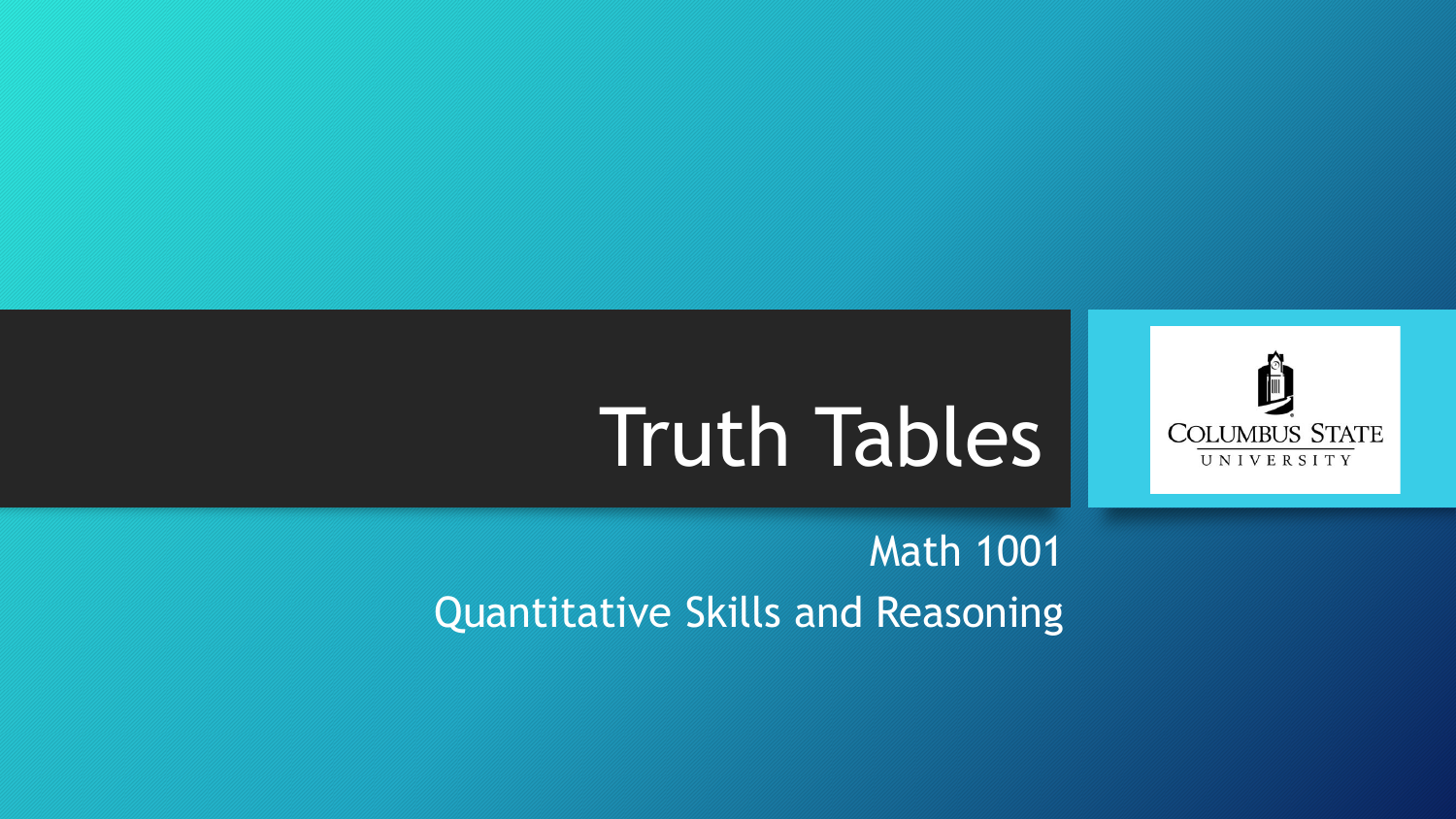### • Previously determined truth tables:







• We will now consider methods of constructing truth tables for a statement that involves a combination of conjunctions, disjunctions, and/or negations.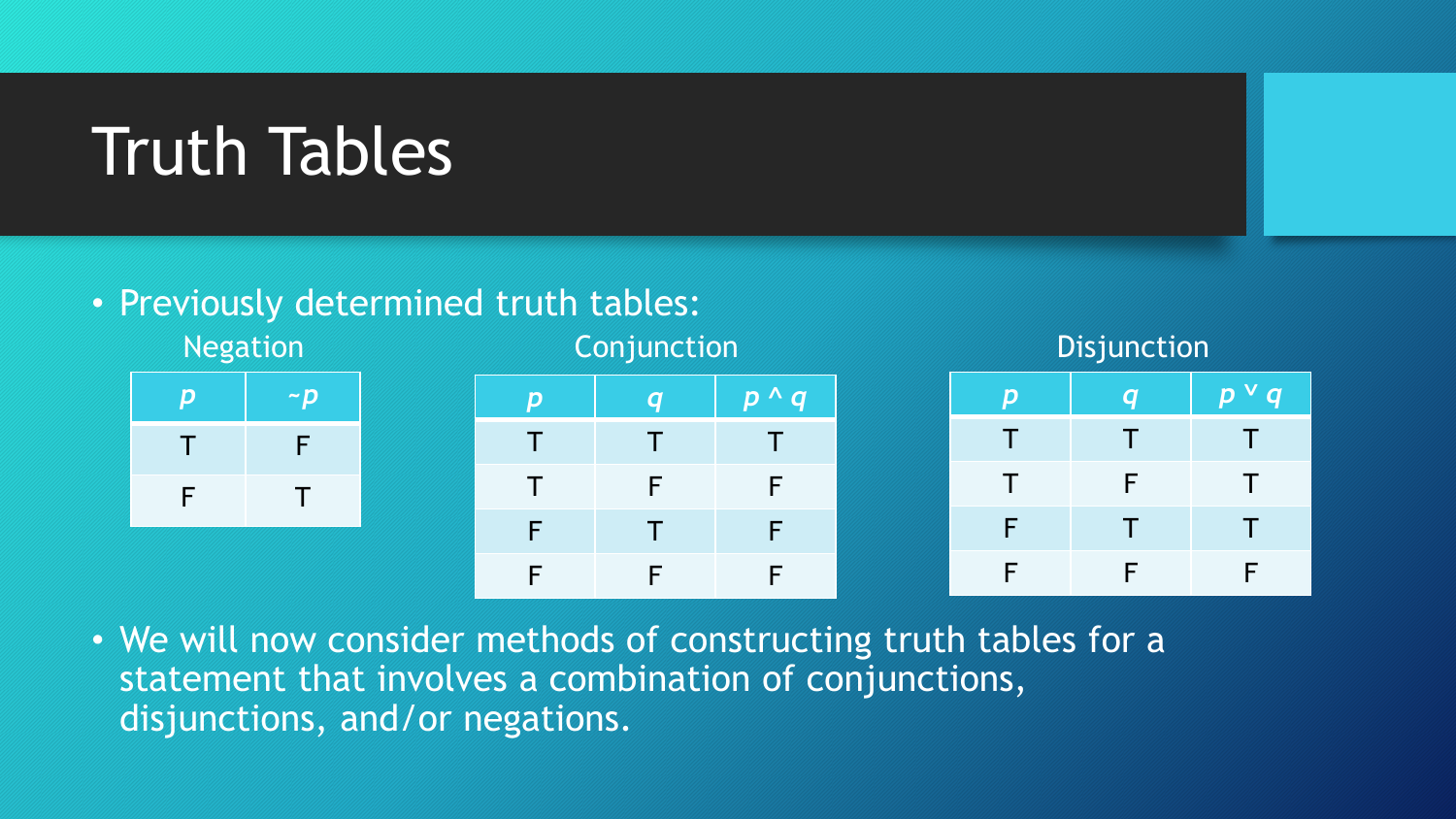• Construct a table for  $\sim (p \vee \neg q) \vee p$ .  $\leq$ က္ပြ *p q* **~ (***p* **˅** *~q)* **˅** *p*  T T  $\mathcal{F}$ T F  $F$  $T$  F  $F$ F T  $\tau$ F F  $\mathcal{L}$  $F$ 

• Use the truth table to determine the truth value of  $\sim (p \vee \sim q) \vee p$ given that *p* is true and *q* is false.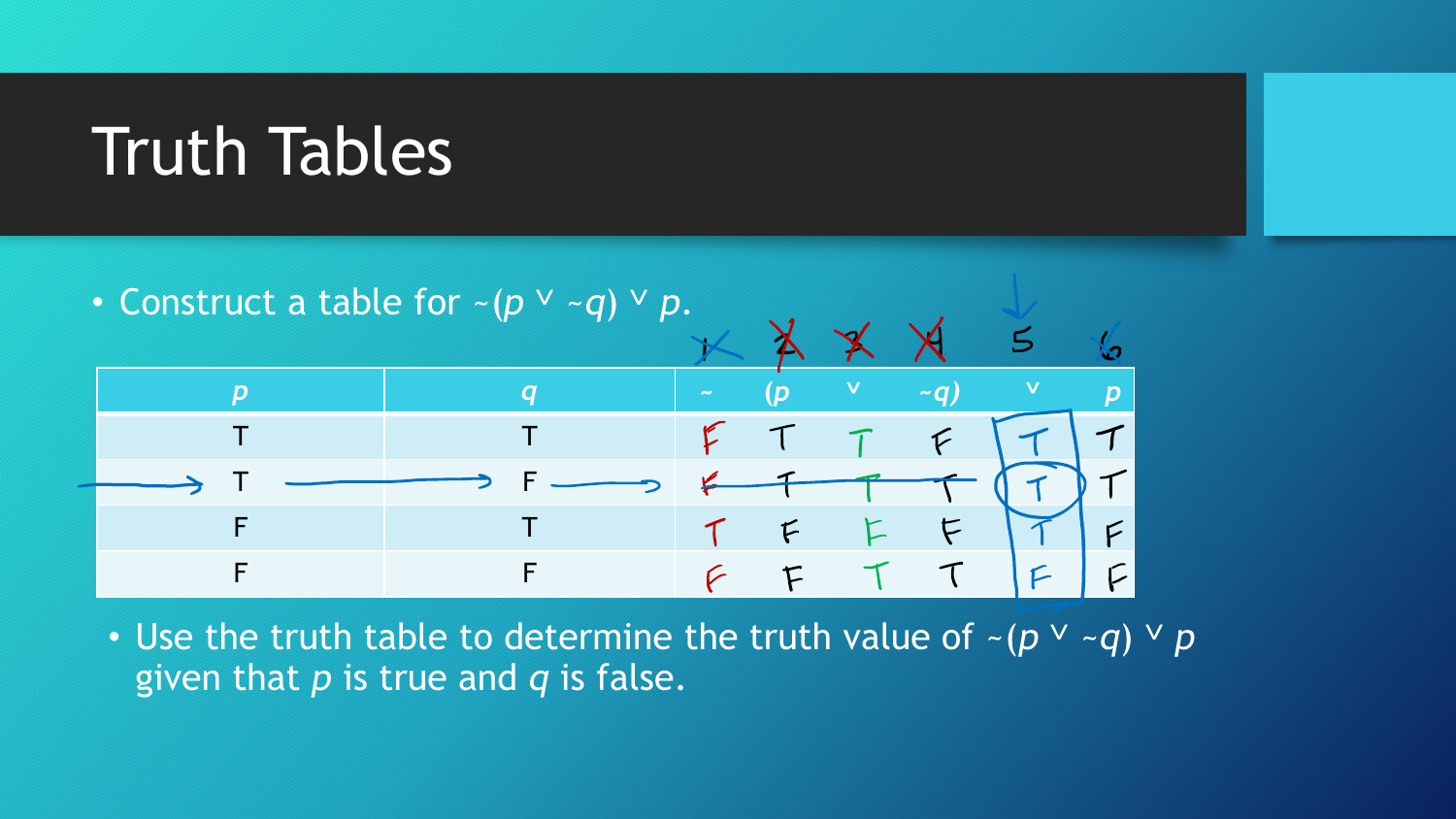- Compound statements that involve two simple statements required  $2^2 = 4$ rows to include all combinations of T and F.
- Compound statements that involve exactly three simple statements require  $2^3 = 8$  rows to include all combinations.
- Here is the standard arrangement of these combinations:

| $\boldsymbol{p}$ | $\boldsymbol{q}$ | Г | <b>Given Statement</b> |
|------------------|------------------|---|------------------------|
| $\top$           | Τ                | Т |                        |
| $\top$           | Τ                | F |                        |
| $\top$           | F                | Τ |                        |
| $\top$           | F                | F |                        |
| F                | Τ                | Τ |                        |
| F                | $\top$           | F |                        |
| F                | F                | Τ |                        |
| F                | F                | F |                        |